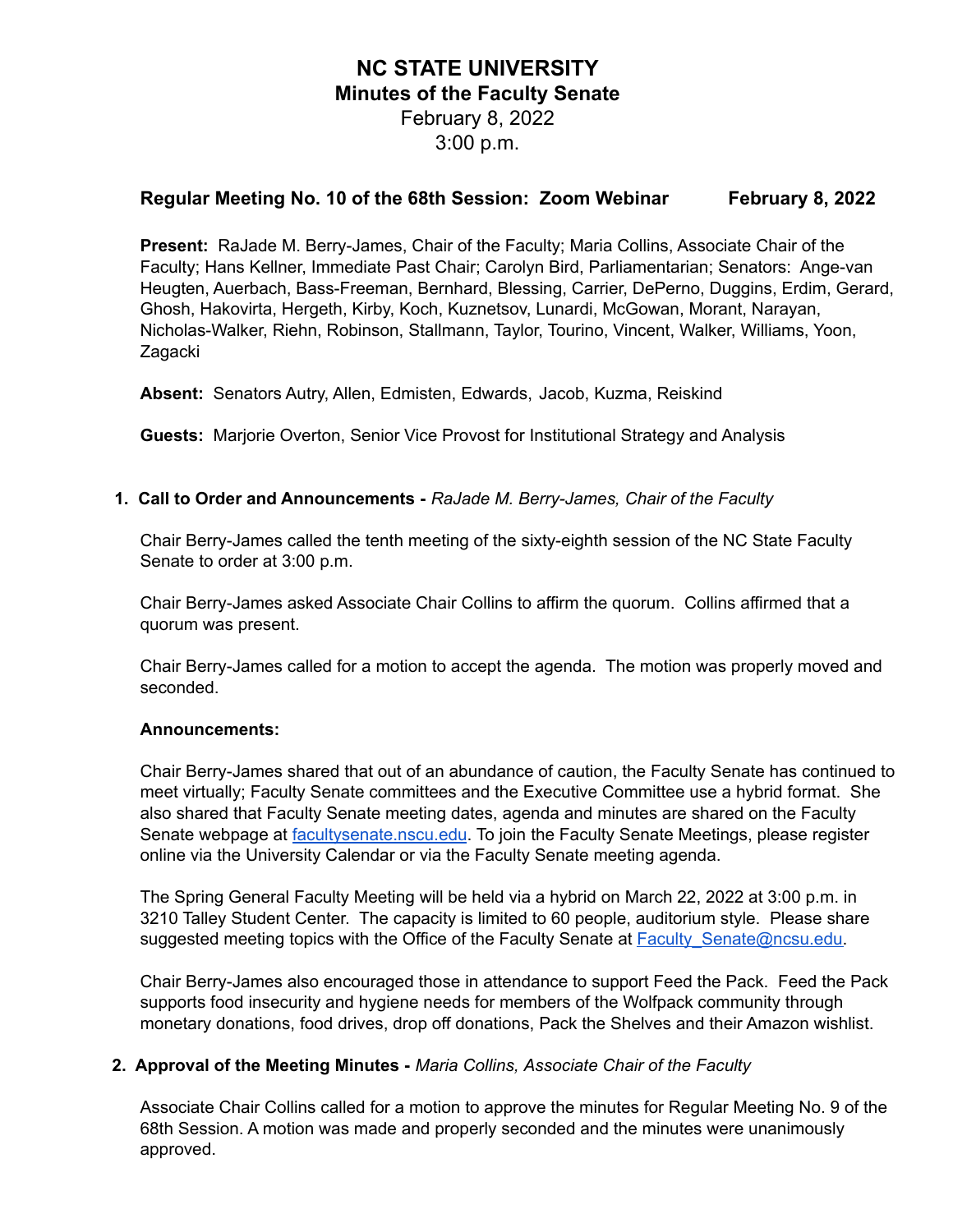## **3. Chair's Remarks -** *RaJade M. Berry-James, Chair of the Faculty*

Chair Berry-James remarked that today's meeting is a focus on shared governance and there will be exciting updates from the faculty senate liaison's who are engaged with the University Standing Committee, as well as from the Faculty Senate co-chairs. There will also be an update from Dr. Margery Overton, Senior Vice Provost for Institutional Strategy and Analysis.

Chair Berry-James also announced that Faculty Senate elections open on March 22, 2022. Vacant seats to be elected include chair-elect, fifteen faculty senator seats, four seats in the (603) Faculty Discharge Hearing Committee, and five seats in the (607/604) Faculty Grievance and Non-Reappointment Review Committee. Chair Berry-James strongly encourages those faculty interested to consider running for a Faculty Senate seat or one of the committees mentioned above.

### **4. Provost's Remarks and Q&A -** *Marjorie Overton, Senior Vice Provost for Institutional Strategy and Analysis*

Dr. Overton shared that twenty-three faculty were named University Scholars for the 2021-22 academic year. These 23 early-and mid-career faculty receive this designation in recognition of their outstanding academic achievements and contributions to NC State through their teaching, scholarship, and service to the university. Since the program began there have been a total of 214 faculty who have been named.

Eight NC State faculty have been elected to be fellows of the American Society for the Advancement of Science (AAAS), the world's largest scientific society and publisher of the journal *Science*. NC State has the sixth highest number of any university.

Hollylynne Lee, Distinguished Professor of Mathematics and Statistics Education, has been named the 2022 recipient of Baylor University's Robert Foster Cherry Award for Great Teaching. This is an honor that comes with a \$250,000 prize and honors professors with exceptional teaching skills who have a record of having a positive impact on students.

(https://provost.ncsu.edu/news/2021/04/provosts-office-announces-new-professional-faculty-award/)

Dr. Overton also reported on recent leadership and organizational announcements. The first being the search for the dean of the College of Veterinary Medicine. Two finalist interviews have been scheduled for February 10th and 11th and February 15th and 16th (go.ncsu.edu/cvm-search). The search committee for the dean of the College of Education is conducting first round interviews; two to four candidates will participate in final interviews on campus during the weeks of February 21 and February 28th (go.ncsu.edu/ced-search). The search for the dean of the College of Agriculture and Life Sciences is chaired by Dean Louis Martin-Vega. The nominating committee will hold its first meeting on Friday, February, 25th (go.ncsu.edu/cals-search). The search for Senior Vice Provost of Instructional Programs is chaired by Katharine Stewart; the mid-search review meeting occurred on January 26, 2022. The committee will meet again to identify a smaller pool of candidates for first round interviews to take place mid-February. Lastly, the search for the Senior Vice Provost of University Interdisciplinary Programs is chaired by Dr. Overton. The search committee has completed a one-pager to advertise the position. Their mid-search review meeting is scheduled for February 21, 2022.

Dr. Overton continued by providing COVID-19 updates. The first update being that NC State Emergency Management and Mission Continuity maintains a supply of face coverings and hand sanitizers; departments may request supplies for employees. The University has also received a limited supply of KN-95 masks and is working to distribute them at pop-up events for students,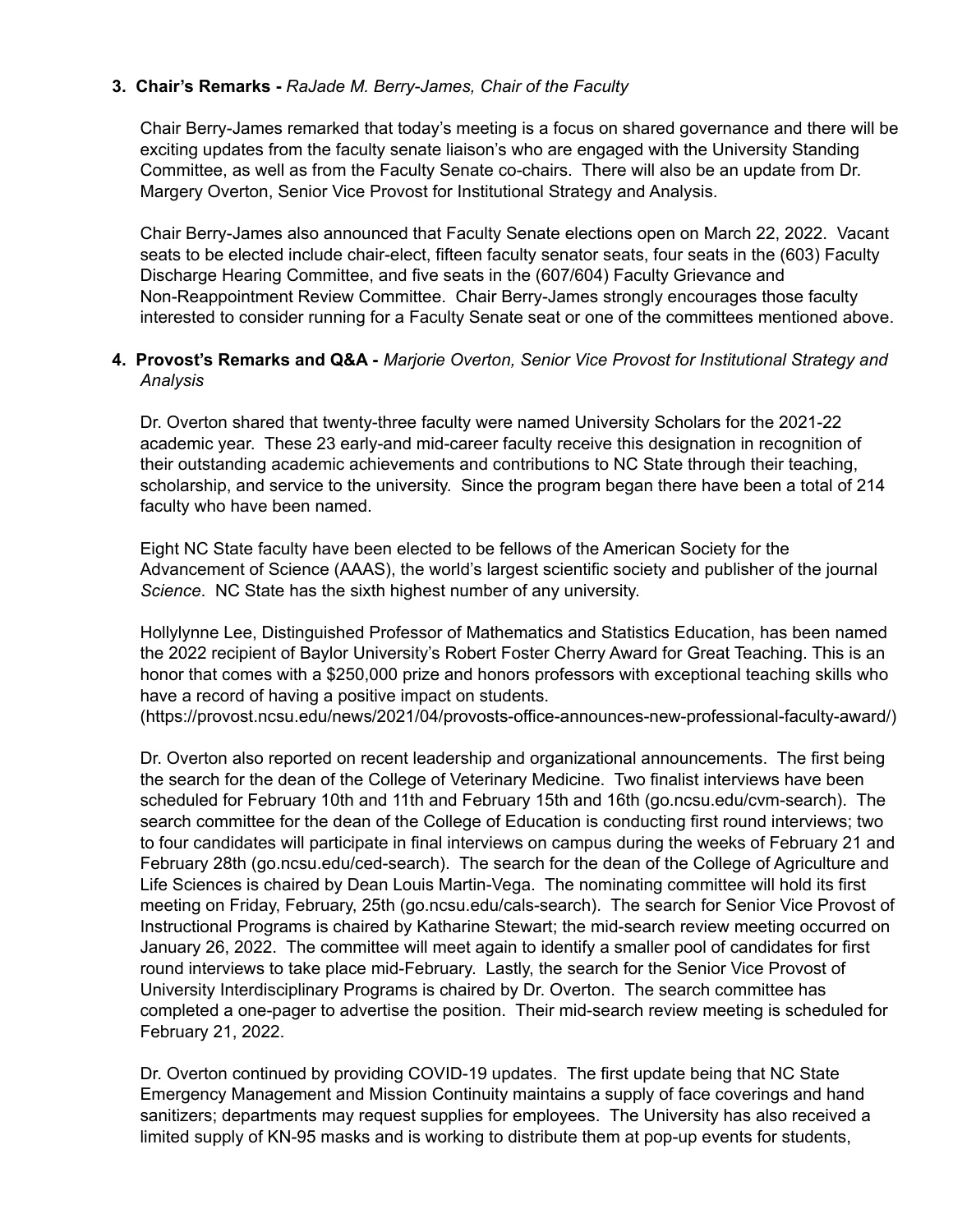faculty, and staff who would like one. The University is not planning to purchase supplies of KN-95 masks for the campus community at this time. She went on to report that the NC State is continuing down the right path and emphasized the importance of personal responsibility and getting vaccinated.

## **Question and Discussion**

Senator Duggins: Are there plans, particularly since the Faculty Scholars program was recently started in 2012 when there were plenty of professional track faculty, to expand this program or create an equivalent scholars program that would recognize our professional track faculty for their excellent contributions to the university?

Dr. Overton: I don't know if there are plans but I will take this as a comment.

Kimberly Grainger: There are some efforts to think about awarding professional track faculty. ([https://provost.ncsu.edu/news/2021/04/provosts-office-announces-new-professional-faculty-award/\)](https://provost.ncsu.edu/news/2021/04/provosts-office-announces-new-professional-faculty-award/)

Senator Duggins: I was very excited that the provost added the BOG Teaching Award. Something along these lines or being inclusive and including all faculty for faculty scholars would be a nice touch.

### **5. University Standing Committee Updates**

a. Administrative Board of the Graduate School, *Senator Eileen Taylor*

Senator Taylor provided an update from the Administrative Board of the Graduate School. The Administrative Board of the Graduate Schools is charged with approving graduate courses and dealing with other issues that come up with graduate education. The committee meets via zoom and utilizes the polling feature. Senator Taylor also serves on a graduate student committee that is working on drafting a document to include the rights, responsibilities, and expectations of graduate students and faculty and how faculty should interact with graduate students. The meeting minutes of the Administrative Board of the Graduate School may be found online. <https://grad.ncsu.edu/faculty-and-staff/abgs-resources/>

b. Admissions Committee, *Senator Tamah Morant*

Senator Morant, chair of the Admissions Committee, provided a link to the committee's [charge](https://committees.provost.ncsu.edu/undergraduate-admissions/committee-charge/). She went on to update those in attendance that during the spring '22 semester, the Admissions Committee reviewed 184 appeals; 20 of those were submitted by students who had taken at least a semester away from the university. Of the appeals that were submitted, 85% were approved to return. Senator Morant went on to describe the various responsibilities of the Admissions Committee. The committee advises the director of undergraduate admissions and the provost and reviews applications for readmission. She went on to note that the committee is looking at a few additional topics, one being the support of returning students. A subcommittee has been appointed to gather information on how returning students are being supported and how they are reconnecting with the university and its resources. The subcommittee is also connecting with the colleges to obtain information on what they are doing in regards to connecting with returning students. In addition, the committee is also reviewing trends of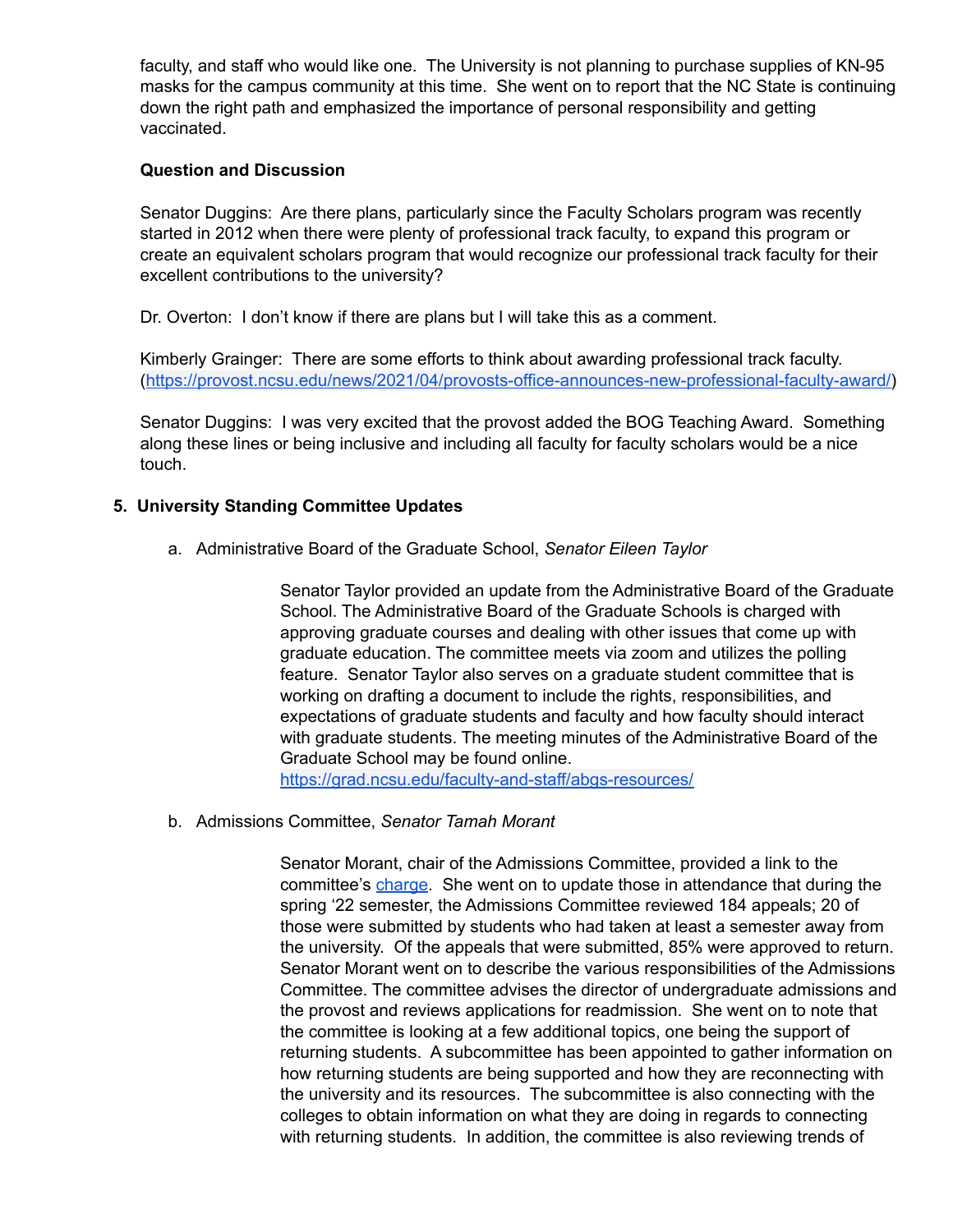suspensions and resubmissions and working with representatives from Registration and Records to see if there are any populations that are disproportionately affected. Senator Morant completed her report by providing the date of the next Admissions Committee meeting, which will be September 22, 2022.

c. Bookstores Committee, *Senator Burak Erdim*

No update.

d. Commencement Committee, *Senator Tom Koch*

No update.

e. Council on Undergraduate Education, *Senator Jonathan Duggins*

Senator Duggins reported that the Council on Undergraduate Education has been approving classes and things are going as planned. He went on to say there has been an ongoing discussion around a joint program at UNC from Biomedical Engineering around residency requirements and how requirements will be met for joint programs across multiple campuses. Senator Duggins requested that those who are in the College of Sciences and have not heard about this can reach out to Senator Duggins separately. UCCC meets every other Wednesday. Updates can be found at [https://committees.provost.ncsu.edu/courses-curricula/.](https://committees.provost.ncsu.edu/courses-curricula/) Details about the Undergraduate Courses, Curricula, and Academic Standards may be found at <https://oucc.dasa.ncsu.edu/event/uccc-meeting-17/>.

f. Council on Athletics; *Senator Paul Williams*

Senator Williams provided an update on the Council on Athletics. Senator Williams reported that the primary purpose of the Council on Athletics is to conduct eligibility verifications. The committee is composed of faculty who meet at the end of each semester to evaluate student athlete records and verify that they are eligible to compete. The committee meets monthly, except in March, and usually invites a student athlete and a coach(es) to the meetings where they talk about the athletic and academic success of the program.

Senator Williams went on to describe the big issues facing athletics; the NCAA Constitution Project is giving more autonomy to divisions. Chancellor Woodson is involved on the committee that will rewrite the Division I Bylaws. One of the reorganizations of the NCAA is to provide more autonomy to each of the Divisions and the recognition that a Division I school is radically different from a Division II or III school.

Senator Williams went on to report on Name, Image, Likeness (NIL) of which there is not an issue of concern at NC State. There has been some movement involving the National Labor Relations Board as to whether or not student athletes should be designated as employees of the institution, which would start another issue of whether we pay athletes to attend NC State. He went on to say that the Council on Athletics received a report from Katie Graham, Assistant Dean and Associate Athletic Director for Academics, that stated the academic performance of NC State athletes continues to improve retention rates and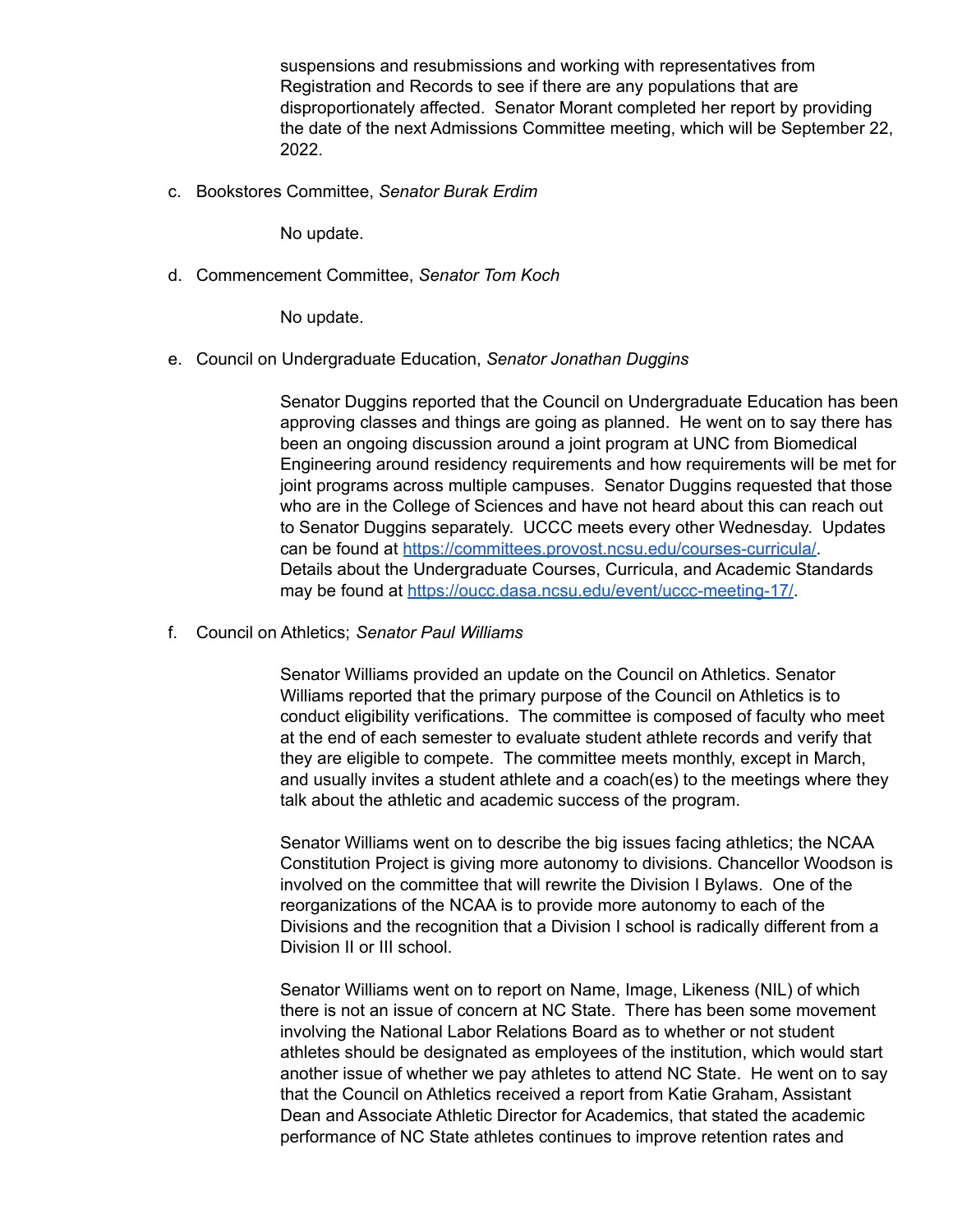graduation rates. The overall average of all scholar athletes is above a 3.0 GPA with only two athletes on campus under a 2.0 GPA.

Senator Williams also went on to report that NC State's basketball coach, Kevin Keatts, is better able to recruit stellar athletes now that the sanction issues surrounding Mark Godfrey have been resolved.

Senator Williams completed his report by providing an update on the portal issues. The portal has created a great deal of uncertainty for high school students since teams are not only recruiting from high schools but they are also recruiting through the portal.

g. Council on the Status of Women, *Senator Sarah Carrier*

Senator Carrier provided an update on the Council for the Status of Women. The Council on the Status of Women meets every other week. The committee supports equity for women, faculty, staff and students by advocating their rights, values, and professional principles and by providing opportunities, counsel, and leadership to promote a diverse and inclusive university community. Recently, the committee has been working on organizing a book club and choosing interesting reads. She continued by saying that the Sisterhood Dinner is scheduled for February 28th at 4:00 p.m. <https://cswomen.wordpress.ncsu.edu/>

In addition to supporting students and faculty of need on campus, the Council on the Status of Women is also discussing the childcare needs for faculty and staff and identifying the needs on campus.

h. Evaluation of Teaching Committee, *Senator Andrey Kuznetsov*

No update.

i. University Diversity Advisory Committee and Group Insurance and Benefits, *Associate Chair of the Faculty, Maria Collins*

> Associate Chair Collins reported that the University Diversity Advisory Committee (UDAC) has not yet met but plans to meet in the spring semester. UDAC hopes to revamp the membership of the group to include voices from the African American Faculty and Staff Organization, Council on Status of Women, the American Indian Advisory Council, Hispanic and LatinX Advisory Group and other key groups to work with OIED in establishing a newly reconstituted group.(<https://diversity.ncsu.edu/diversity-committees/>)

> Associate Chair Collins went on to provide an update on the Group Insurance and Benefits Committee. The committee revisited an old item of business, a potential bereavement policy to allow for three days off upon the circumstance of a loved one passing away. The committee agrees that there needs to be an organized effort to support the policy among all institutions. The Staff Senate is also in support of a bereavement policy and continues to support this as an important priority, but there were a couple of other priorities they wanted to take care of first: staff raises and equity adjustments. Associate Chair Collins says this is likely to be an issue that will return to the Faculty Senate to discuss at some point in time.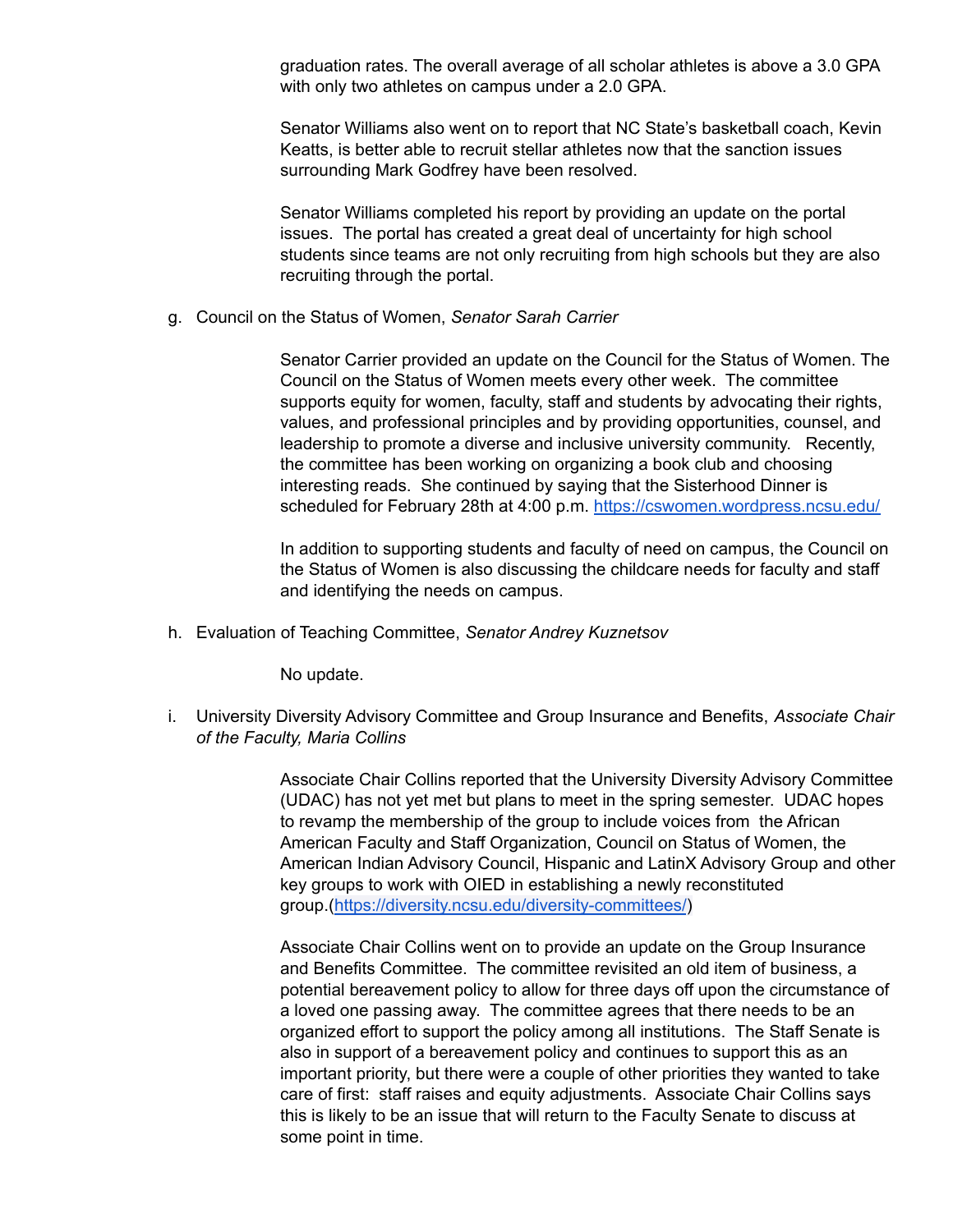j. Honorary Degree Committee, *Senator Joan Nicholas-Walker*

Senator Nicholas-Williams reported on the Honorary Degree Committee. She shared that the Honorary Degree Committee gathers to discuss possible Honorary Degree recipients. She went on to say that they work confidentially and thus are unable to share names, but that there are several people moving forward in process and and several others in various other stages.

Chair Berry-James added that the committee has met twice so far, once in the fall and once this semester. The job of the Honorary Degree Committee is to make recommendations based on the nomination packets that are received. The initial nomination is received with a letter of support, the committee meets to discuss the nomination and then the library researcher is responsible for collecting additional information and then the committee is able to move nominees forward or not.

<https://leadership.ncsu.edu/board-of-trustees/honorary-degrees/>

k. International Programs Committee, *Senator Meagan Kittle-Autry*

No update.

l. Library Committee, *Senator Matt Stallmann*

Senator Stallmann reported that the Library Committee met in the fall semester and that the next meeting is scheduled for next week. He will contact the chair to find out where the meeting minutes may be found.

m. Lifelong Faculty Involvement, Group Insurance Committee, *Senator Hans Kellner*

Immediate Past Chair Kellner reported the Lifelong Faculty Involvement Committee last met in November 2021. The meeting minutes will not be posted until they have been approved, which will be March 2022. He went on to say that the committee is more attuned to benefits rather than curricular matters.

n. Registration, Records & Calendar Committee, *Senator Roger Narayan*

Senator Narayan reported that the Registration, Records & Calendar Committee has met but that there is nothing substantial to report.

Senator Kirby added that the committee will meet a second time to take up a proposal from the student government to consider an increase in campus engagement on election day. Students want to discuss ways for students to be more available to vote and have a presence as part of the electorate. The next meeting is scheduled within a couple of weeks.

o. Speakers and Lectures Committee, *Senator Steven Vincent*

Senator Vincent, reported the Speakers and Lectures Committee has met three times. He noted that the funds previously used for the Harrelson Committee to bring in speakers have been rolled into the Speakers and Lectures Committee.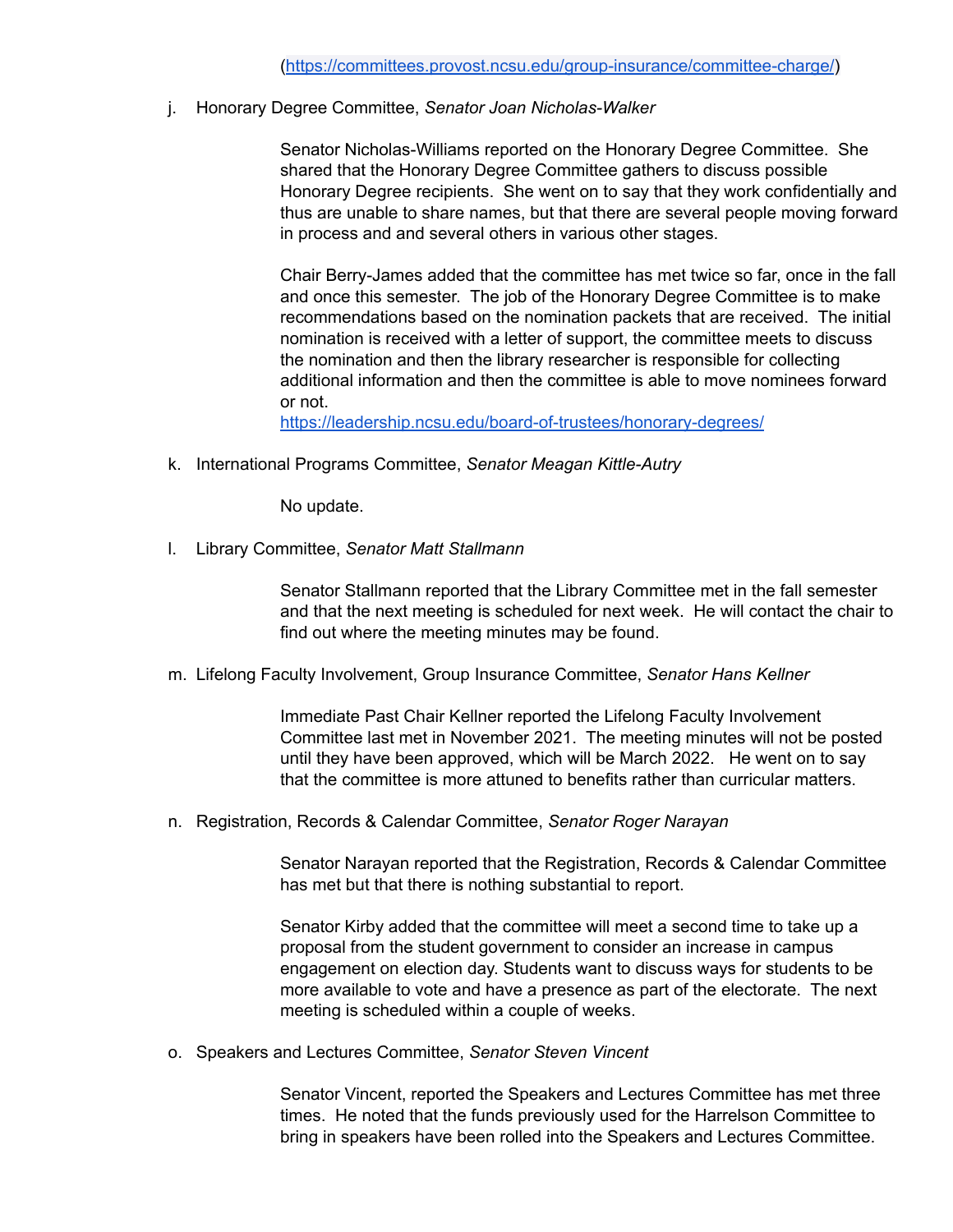He went on to say that the committee met several times to discuss who to bring to campus that may be of interest to the campus community. The committee also co-sponsored the Equity Research Symposium that occurred on February 8, 2022 - <https://www.youtube.com/watch?v=HUaPAaNpd2k>. Senator Vincent went on to report that the Speakers and Lectures Committee has approximately \$54,000 to use for speakers. Among the people in consideration for next year is MacArthur Fellow, Monica Munoz Martinez, University of Texas.

p. Survey Advisory Committee, *Senator Walt Robinson*

No update.

[https://isa.ncsu.edu/surveys/administering-a-survey-at-ncstate/survey-advisory-co](https://isa.ncsu.edu/surveys/administering-a-survey-at-ncstate/survey-advisory-committee/) [mmittee/](https://isa.ncsu.edu/surveys/administering-a-survey-at-ncstate/survey-advisory-committee/)

q. UCCC, *Senator Ken Zagacki*

No further updates in addition to the ones that Senator Duggins reported.

r. Watauga Medal Committee, *Chair Berry-James*

Chair Berry-James reported that the Watauga Medal Committee initially met in October 2021 to discuss the candidates; the committee reviewed 24 candidates and made five recommendations. The three medal winners will be announced on Founders Day, March 4th 2022.

History and tradition of The Watauga Medal <https://www.ncsu.edu/about/history-and-tradition/watauga/>

s. University Housing Committee, *Senator Marko Hakovirta*

Senator Hakovirta reported that the most recent University Housing Committee meeting was scheduled for November 2021 but that it was canceled. The chair of the committee is Zachary Lewis. The committee last met in September in which they voted on endorsing the increase of housing rates. After some discussion it was passed in the committee.

University Housing Committee <https://committees.provost.ncsu.edu/university-housing/>

### **6. Faculty Senate Committee Updates**

a. Academic Policy Committee, *Co-Chairs Lisa Bass-Freeman & Paul Williams*

Senator Williams reported that the Academic Policy Committee has been working on three issues this year. The resolution pertaining to COVID-19 and things that the university should have permitted was resolved and the resolution was withdrawn.

He went on to report on the issue of concern pertaining to the opt-out policy for Panopto, the supporting technology that was introduced this past year. Instead of opt-in, the policy was opt-out. The issue of concern is that opting out could catch some faculty members by surprise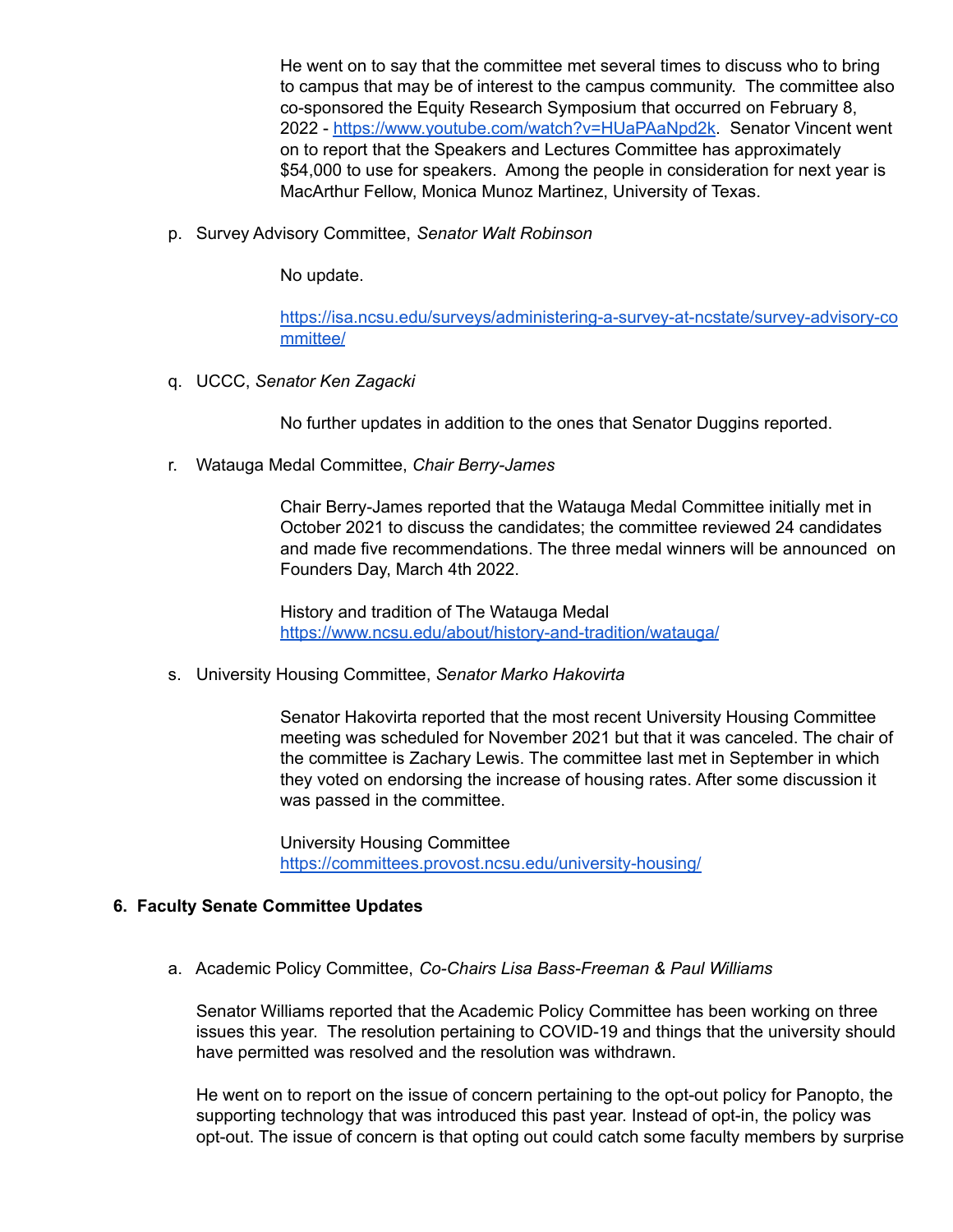that their classes were being taped without their knowledge. The Academic Policy Committee wrote a resolution to recommend going back to an opt-in policy. The resolution was sent to the Executive Committee who felt that there may be other ways to resolve the issue in a more diplomatic way. Chair Berry-James has contacted someone to form an ad-hoc committee to add to the syllabus template language about instructors' policies and information to students that they are being videotaped. The committee is also pursuing a simple way to make sure that every faculty member has been given advance notice and an easy way to opt-out.

b. Governance, Communications, and Recruitment Committee, *Co-Chairs Megan Jacob & Barbara Kirby*

Senator Kirby reported that the election season is an important time. Chair Berry-James and Nikki Cofield are the point people. The Senate office is responsible for verifying the voting roster and seats and who is eligible to run. GoCore assists with information and recruiting. Communications with the Office of Institutional Strategy and Analysis have been ongoing to identify those seats that are available in colleges and committees. An important position to fill is the chair-elect; the chair-elect will serve one year alongside the current chair to learn the role and responsibilities. The new chair-elect then serves two years as Chair and then one year as Immediate Past Chair.

Senator Kirby went on to provide an update on the seats needed for the 603 and 607/604 committees. The (607/604) Faculty Grievance and Non-Reappointment Review Committee will need to elect five seats and the (603) Faculty Discharge Hearing will need to elect four seats. Elections open March 22, 2022 and close on April 5, 2022, at noon. Senator Kirby encourages senators to start recruiting in their colleges. GoCORE has an information sheet prepared for cohorts in each college and also a few suggested soundbites to share as well. There will be an announcement shared in the Provost's newsletter.

c. Personnel Policy Committee, Co-Chairs Jennifer Kuzma & Herle McGowan

Senator McGowan reported that the Personnel Policy Committee has been considering several issues of concern, the most recent one is the issue of retiring faculty and health care benefits in the State Health Plan. There is a gap between the date of retirement and the date that the health care takes effect. The committee is looking into why that happens and if there is a way around it.

The Personnel Policy Committee will meet with the Resources and Environment Committee to collaborate on salary equity issues.

Lastly, Senator McGowan reported that over the past two semesters, the Personnel Policy Committee has worked on ways to better represent faculty scholarship extension service teaching that is done in the area of diversity, equity, and inclusion, making sure that is recognized when faculty members are up for promotion. The committee has a few recommendations that it will share with the Executive Committee and then to the full faculty at a future meeting.

d. Resources and Environment Committee, *Co-Chairs Eileen Taylor & Steven Vincent*

Senator Taylor reported that the Resources and Environment Committee has been working with the Personnel Policy Committee and Katharine Stewart to obtain data and answers to questions about gender equity and equity across campus, looking at disparities and inequalities across the university.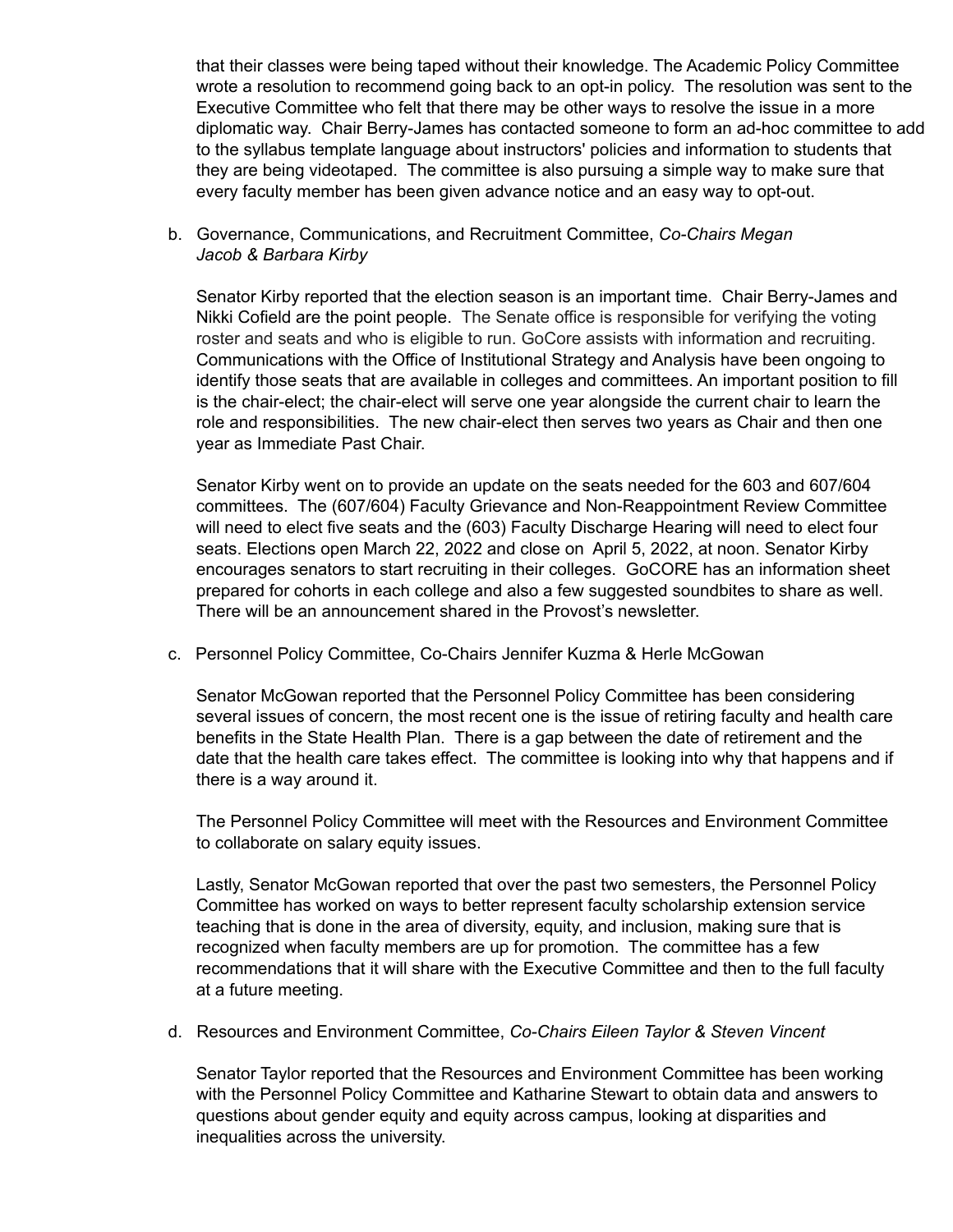She continued by saying that the committee has also been working on an issue of concern that has to do with the Alma mater, which has been brought up again specifically the lyrics that refer to dixie. The committee will look at the initial resolution from 2015 that was not responded to in a way that resolved faculty's concern.

e. Faculty Assembly Delegates: David Berube, Juliana Mukunchi Nfah-Abbenyi, Richard Spontak; (Alts) Hans Kellner and Darby Orcutt

Chair Berry-James reported that the Faculty Assembly is discussing campus climate and equity issues and also the funding model. Another issue that the Faculty Assembly is dealing with is the concern with Project Kitty Hawk, a UNC system model of online education. [https://www.higheredworks.org/2021/11/project-kitty-hawk-takes-flight/.](https://www.higheredworks.org/2021/11/project-kitty-hawk-takes-flight/) Chair Berry-James stated that she will share information she has pertaining to this project with the General Faculty. She will also share the attachments that talk about the funding model that is being proposed for the universities.

[https://www.northcarolina.edu/leadership-and-governance/councils-and-working-groups/facul](https://www.northcarolina.edu/leadership-and-governance/councils-and-working-groups/faculty-assembly/meeting-minutes-and-notes/) [ty-assembly/meeting-minutes-and-notes/](https://www.northcarolina.edu/leadership-and-governance/councils-and-working-groups/faculty-assembly/meeting-minutes-and-notes/)

## **7. Old & New Business**

- a. CUE Recommendation Report
- b. Recommendations on Opt-out Policy for Classroom Capture
- c. R1: 2021-2022: Resolution Supporting a COVID-19 Vaccine Mandate
- d. R2: 2015-2016: Resolution in Favor of Updating the Alma Mater

### **8. Issues of Concern (IOCs)**

Faculty Issues of Concern can be submitted at any time to a Faculty Senator, Chair of the Faculty via email **rmberryj@ncsu.edu** or the Office of the Faculty Senate via email **Faculty\_Senate@ncsu.edu**.

### **9. Adjourn at 4:32 PM**

Chair Berry-James asked for a motion to adjourn the meeting. A motion to adjourn was made and properly seconded. The meeting was adjourned at 4:32 p.m.